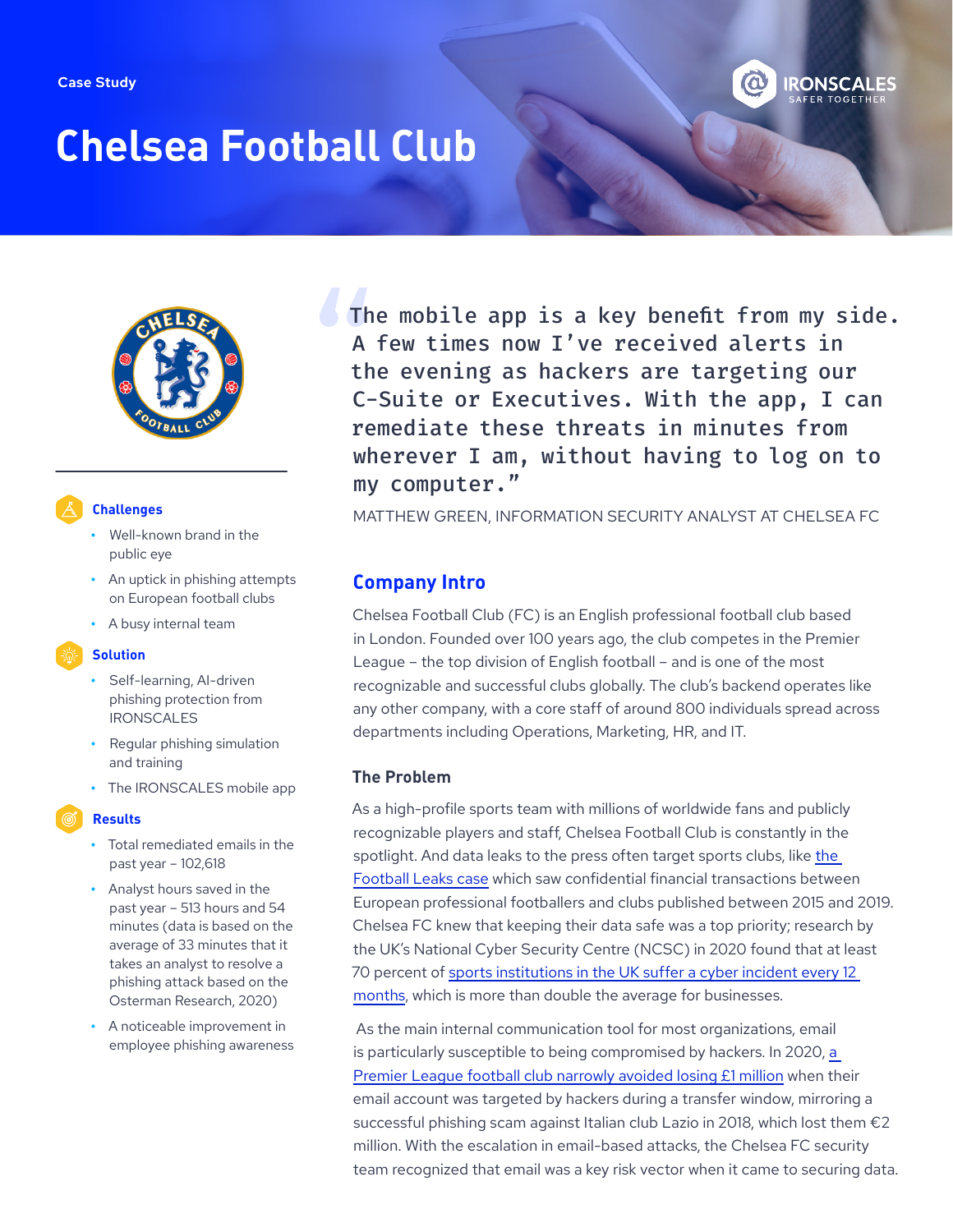

One of the good things about the IRONSCALES training and simulation features is the analytics. We never name and shame, but we can now see which departments will need more training over time and which departments already have a solid base of phishing knowledge."

MATTHEW GREEN, INFORMATION SECURITY ANALYST AT CHELSEA FC Beyond their existing email management and monitoring system, the team had no dedicated anti-phishing solutions implemented and no system for user training and phishing awareness. Chelsea FC had found that the built-in email filtering solution provided by Microsoft Office 365 was cumbersome to use, with no ability to be used while on the go for email mitigation. Chelsea FC's internal team cover information security responsibilities like policy creation, performing security procedures, and network monitoring, but as a small and agile team, they required further external solutions to be able to boost their email security capabilities.

### **The Solution**

The Chelsea FC security team was looking for something easy to manage for their busy team. As email security responsibilities at the time of implementation were spread between the IT infrastructure team and senior engineers, the organization was looking for a solution that would save time, ideally using automation to remove the burden of identification and mitigation from the staff. The team also recognized the importance of user education in their anti-phishing strategy and were therefore looking for a platform that could address their training needs and educate users across the business.

After being recommended the IRONSCALES solution by their security partner, the team quickly found that its self-learning, AI-driven phishing protection and simple usability was the best tool for supporting both their email security needs and their busy internal team. After conducting a short Proof of Concept within the IT department, Chelsea FC's security team found the implementation process very easy, with IRONSCALES integrating directly into the Office 365 inboxes of their 800 users. From there, the solution started inspecting emails for phishing automatically. The internal security team also found IRONSCALES' ongoing support particularly beneficial throughout the implementation process and beyond.

#### **Outcomes**

IRONSCALES' powerful combination of machine and human intelligence has helped Chelsea FC resolve over 2000 incidents since starting to actively use the solution in 2019. Of these incidents, 572 were phishing, 693 were spam, and 313 were deemed safe. One of the key benefits for the Chelsea FC security team has been the ease of use and management; the solution began using AI to detect and remove threats from inboxes immediately after implementation. The handy IRONSCALES phishing button has made reporting intuitive for the busy team at Chelsea FC, and even when employees don't report directly through the IRONSCALES button they're often raising it through the service desk, showing a marked improvement in general awareness.

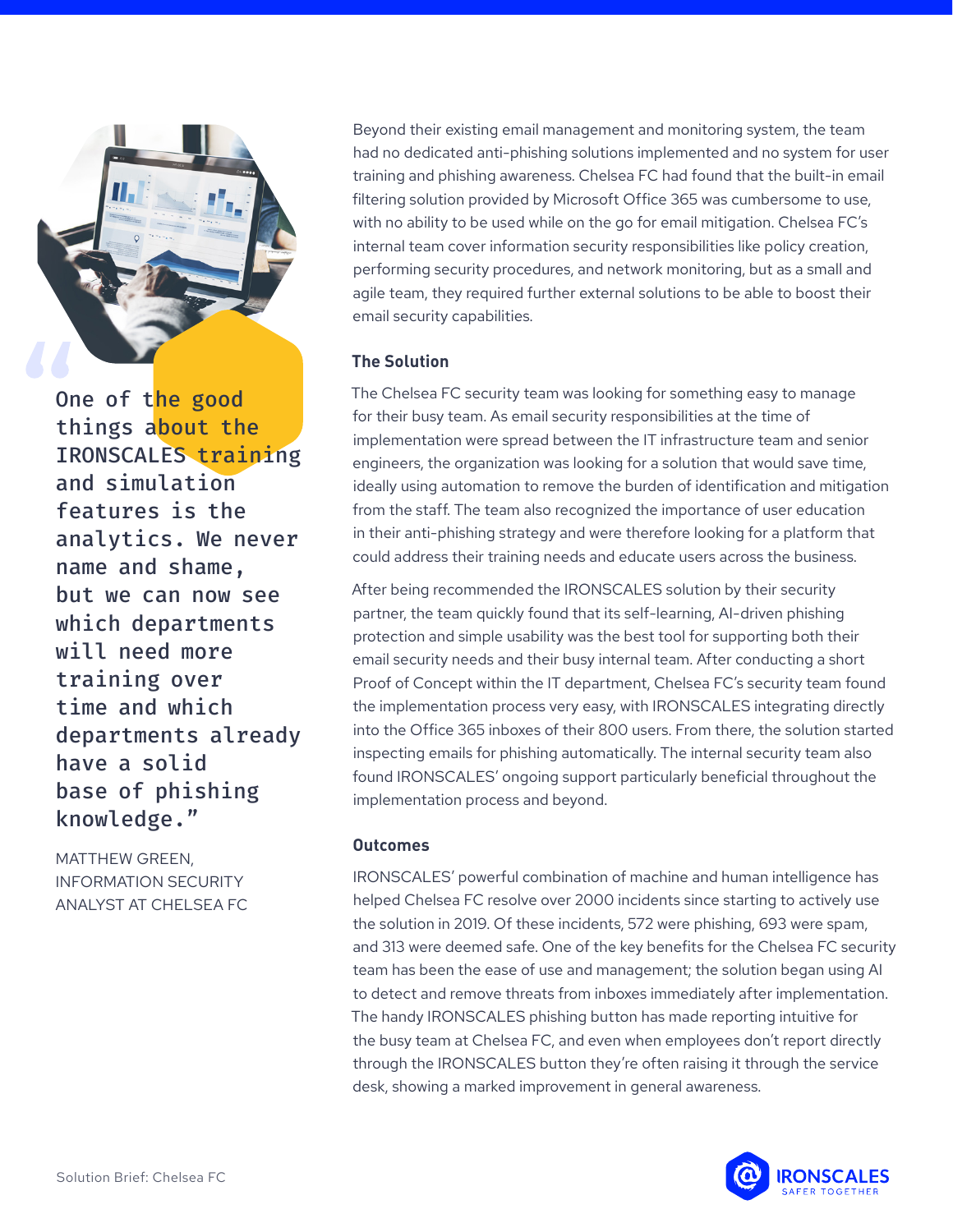

"I would definitely recommend IRONSCALES to others. It's a great software that has helped us drastically improve our employees' awareness of what to look for to spot phishing."

MATTHEW GREEN, INFORMATION SECURITY ANALYST AT CHELSEA FC The Chelsea FC team is also benefitting from IRONSCALES' mobile app, which allows them to immediately triage notifications from users directly from their phone, whether they're at work, at home, or on the go. When working from home was mandated in 2020 due to the COVID-19 pandemic lockdown, the team saw increased attempts to spoof Directors and PAs targeting home workers. However, using the IRONSCALES mobile app has made it easier for members of the internal security team to keep mailboxes clear of malicious emails at any time of day and from any location, throughout the remote working transition.

The Chelsea FC security team has also been able to run various phishing simulation campaigns, with both email security and awareness training integrated into IRONSCALES' single offering. Launching simulations one department at a time, the Chelsea team has been able to establish the phishing knowledge of each area of the business. After starting with basic campaigns, the internal team is now working on making each simulation more difficult than the last. By running simulations continuously and building on their employees' knowledge tactically, Chelsea FC has seen a 'definite improvement' in general phishing awareness and a noticeable uptake in reporting.

By using the IRONSCALES solution, Chelsea FC joins a global threat intelligence-sharing community, with every IRONSCALES customer helping to warn the wider community about newly discovered threats anonymously. Being a part of the community means that Chelsea FC is not only able to anticipate threats from around the globe before they hit, but is also helping other organizations do the same, contributing to the wider defense against email-based attacks.

### **Looking Ahead**

Chelsea FC is continuing to run detailed phishing simulations, intending to test based on the vulnerabilities they identify within each department of their business. By running these simulations strategically and beginning to personalize them based on department, the internal team can more accurately quantify their cybersecurity posture and minimize clicks on malicious links across the entire organization.